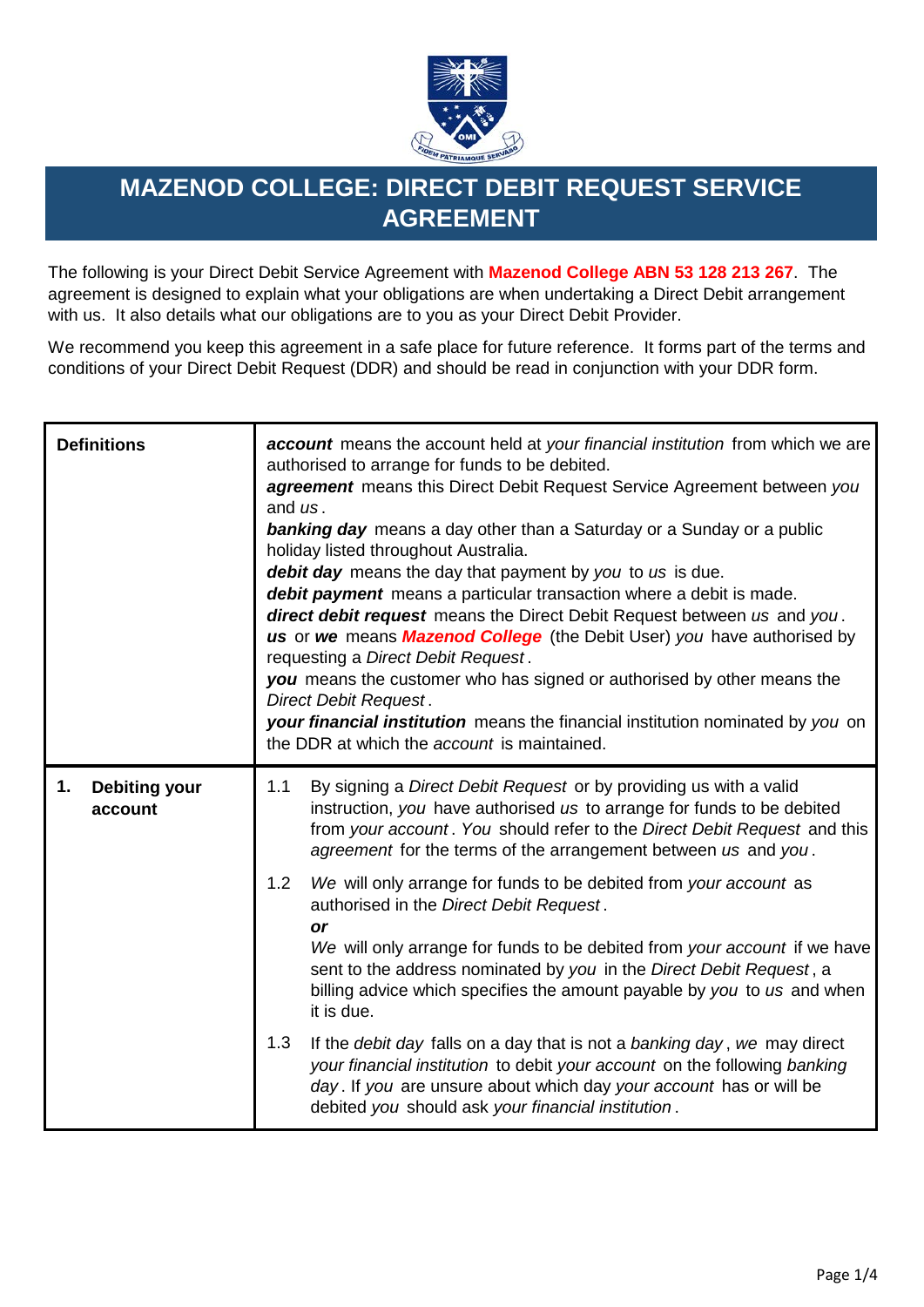| 2. | <b>Amendments by</b><br><b>us</b> | 2.1                      | We may vary any details of this agreement or a Direct Debit Request at<br>any time by giving you at least fourteen (14) days written notice.                                                                                                                                                                                                                                                                                                                                                                                                                                                                                                                                                                                                                                                                                                                                                                                                                                                                                                                                            |
|----|-----------------------------------|--------------------------|-----------------------------------------------------------------------------------------------------------------------------------------------------------------------------------------------------------------------------------------------------------------------------------------------------------------------------------------------------------------------------------------------------------------------------------------------------------------------------------------------------------------------------------------------------------------------------------------------------------------------------------------------------------------------------------------------------------------------------------------------------------------------------------------------------------------------------------------------------------------------------------------------------------------------------------------------------------------------------------------------------------------------------------------------------------------------------------------|
| 3. | <b>Amendments by</b><br>you       | 3.1                      | You may change, stop or defer a debit payment, or terminate this<br>agreement by providing us with at least fourteen (14 days) notification by<br>writing to:<br><b>The Finance Director</b><br><b>Mazenod College</b><br><b>55 Gladys Road</b><br><b>LESMURDIE WA 6076</b><br>Or by telephoning us on 9291 1500 during business hours;<br>Or arranging it through your own financial institution.                                                                                                                                                                                                                                                                                                                                                                                                                                                                                                                                                                                                                                                                                      |
| 4. | <b>Your Obligations</b>           | 4.1<br>4.2<br>4.3<br>4.4 | It is your responsibility to ensure that there are sufficient clear funds<br>available in your account to allow a debit payment to be made in<br>accordance with the Direct Debit Request.<br>If there are insufficient clear funds in your account to meet a debit<br>payment:<br>you may be charged a fee and/or interest by your financial<br>(a)<br><i>institution</i> ;<br>you may also incur fees or charges imposed or incurred by us; and<br>(b)<br>you must arrange for the debit payment to be made by another<br>(c)<br>method or arrange for sufficient clear funds to be in your account by<br>an agreed time so that we can process the debit payment.<br>You should check your account statement to verify that the amounts<br>debited from your account are correct<br>If <b>Mazenod College</b> is liable to pay goods and services tax ("GST") on a<br>supply made in connection with this agreement, then you agree to pay<br><b>Mazenod College</b> on demand an amount equal to the consideration<br>payable for the supply multiplied by the prevailing GST rate. |
| 5. | <b>Dispute</b>                    | 5.1<br>5.2<br>5.3        | If you believe that there has been an error in debiting your account, you<br>should notify us directly on 9291 1500 and confirm that notice in writing<br>with us as soon as possible so that we can resolve your query more<br>quickly. Alternatively you can take it up with your financial institution<br>If we conclude as a result of our investigations that your account has<br>been incorrectly debited we will respond to your query by arranging for<br>your financial institution to adjust your account (including interest and<br>charges) accordingly. We will also notify you in writing of the amount by<br>which your account has been adjusted.<br>If we conclude as a result of our investigations that your account has not<br>been incorrectly debited we will respond to your query by providing you<br>with reasons and any evidence for this finding in writing.                                                                                                                                                                                                |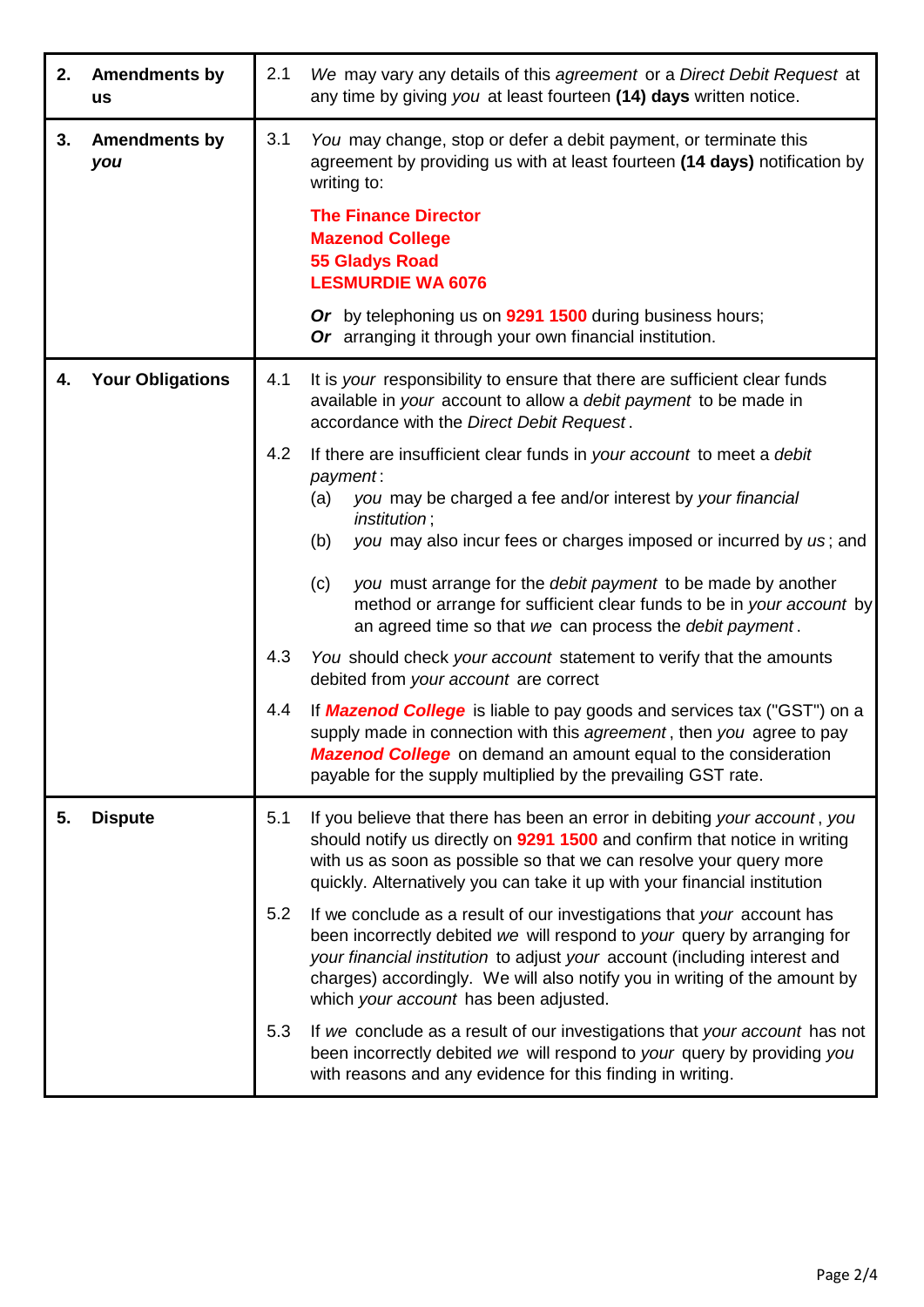| 6. | <b>Accounts</b>        | You should check:<br>with your financial institution whether direct debiting is available<br>(a)<br>from your account as direct debiting is not available on all accounts<br>offered by financial institutions.<br>your account details which you have provided to us are correct by<br>(b)<br>checking them against a recent account statement; and<br>with your financial institution before completing the Direct Debit<br>(c)<br>Request if you have any queries about how to complete the Direct<br>Debit Request.                                                                                                                                                     |
|----|------------------------|-----------------------------------------------------------------------------------------------------------------------------------------------------------------------------------------------------------------------------------------------------------------------------------------------------------------------------------------------------------------------------------------------------------------------------------------------------------------------------------------------------------------------------------------------------------------------------------------------------------------------------------------------------------------------------|
| 7. | <b>Confidentiality</b> | 7.1<br>We will keep any information (including your account details) in your<br>Direct Debit Request confidential. We will make reasonable efforts to<br>keep any such information that we have about you secure and to ensure<br>that any of our employees or agents who have access to information<br>about you do not make any unauthorised use, modification, reproduction<br>or disclosure of that information.<br>7.2<br>We will only disclose information that we have about you:<br>to the extent specifically required by law; or<br>(a)<br>for the purposes of this agreement (including disclosing information<br>(b)<br>in connection with any query or claim). |
| 8. | <b>Notice</b>          | 8.1<br>If you wish to notify us in writing about anything relating to this agreement,<br>you should write to:<br><b>Mazenod College</b><br><b>55 Gladys Road</b><br><b>LESMURDIE WA 6076</b><br>8.2<br>We will notify you by sending a notice in the ordinary post to the address<br>you have given us in the Direct Debit Request.<br>8.3<br>Any notice will be deemed to have been received on the third banking day<br>after posting.                                                                                                                                                                                                                                    |

**Comments Section (where applicable)**